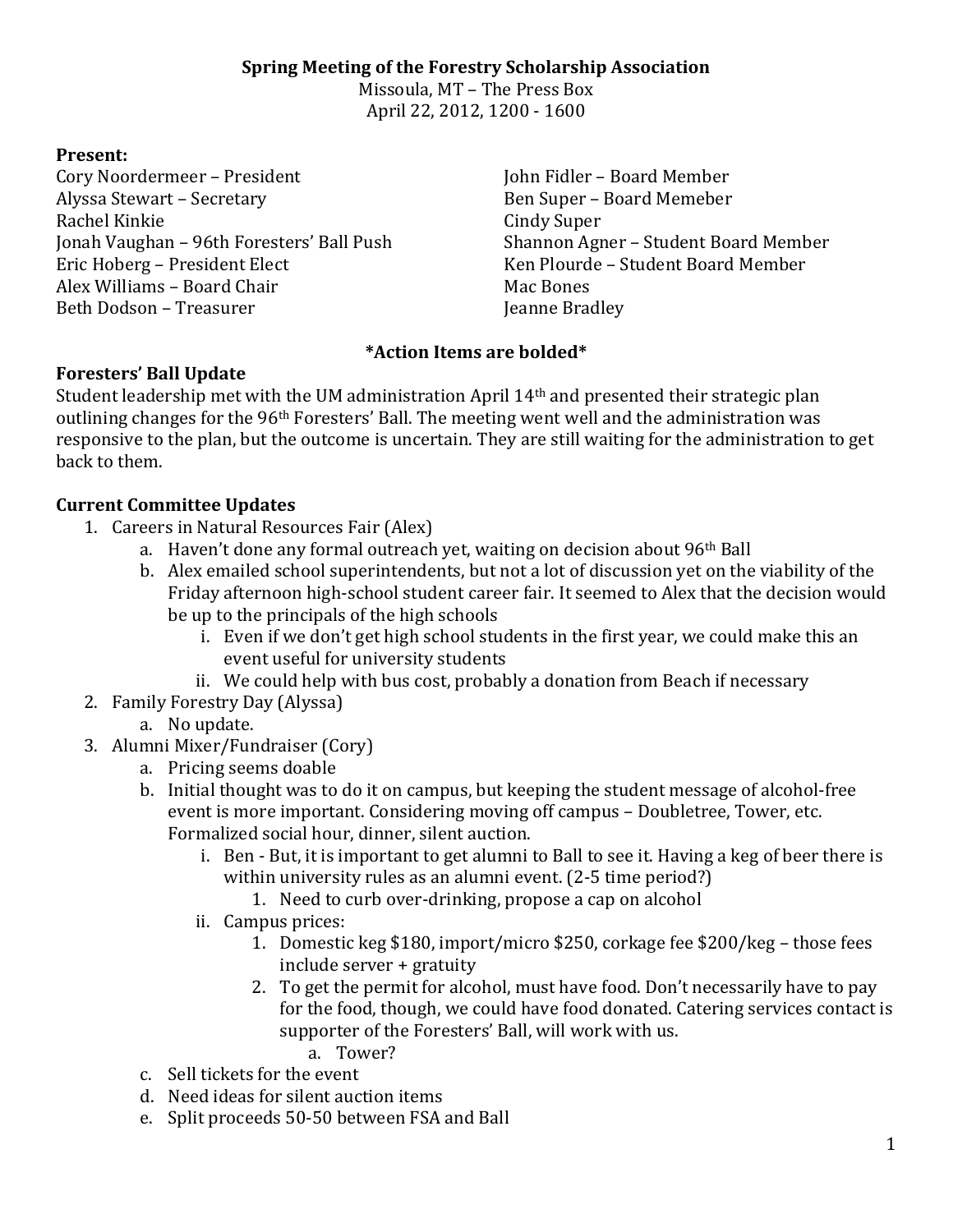i. 50% to Ball to offset any reduction in Ball revenue

Discussion:

- 1. These events are worth pursuing, regardless of the Ball's future on campus. They could continue on or off campus.
- 2. Note: CC the secretary on committee updates, etc. so we can keep an official record. Cory/Alyssa will send out updates to the membership as needed.

**Action:** Keep doing legwork on events. CC the secretary with updates.

# **By-Laws**

- 1. Line-by-line discussion sections only listed if there was discussion of them, otherwise accepted as-is
	- a. 2.02 Powers
		- i. Can students on the Board of Directors receive scholarships from this organization? – Per Rachel, probably, as long as they're not on the scholarship committee, but she will check.
		- ii. If students on the BOD are members of an organization that receives funds from the FSA, is there a conflict of interest? – Per Rachel, no, but should discuss a conflict of interest policy. (section 7.02)
	- b. 2.03 Nonprofit Status
		- i. Have EIN number, Rachel is waiting for dust to settle to file 501c(3) paperwork
		- ii. Will file paperwork for bank account @ Missoula Federal Credit Union, President & Treasurer, and a board member will have access
	- c. 3.01 Number of Directors
		- i. Have not yet identified faculty member for director position, so will allow community representative OR faculty member. Important to have odd number of directors to avoid ties.
			- 1. Community representative could be member of FSA, but aim for someone outside the college/industry/etc.
	- d. 3.05 Removal of Directors
		- i. Did not elect a board chair as referenced here.
		- ii. Alex nominated and elected as Board Chair.
	- e. 3.06 BOD Meetings
		- i. While things are getting settled, we foresee more meetings than just 4/year
			- 1. Regular meetings changed from February, April, September, December a. April meeting coincide with Show?
			- 2. Take out specific months and just say quarterly meetings
	- f. 3.07 Voting
		- i. Alex working on members section on website for voting etc.
	- g. 3.09 Annual Corporate Meeting, Board Elections
		- i. Spring show meeting (April/May) in order to keep Ball/Clubs officers and BOD on same cycle.
			- 1. elect BOD over Ball week
			- 2. install at show meeting, officers elected by BOD then
	- h. 5.01 Creation of Committees and Appointment of Committee Members
		- i. We will not require a director to be on each committee as they are acting on behest of the BOD & with their approval
	- i. 7.01 Books and Records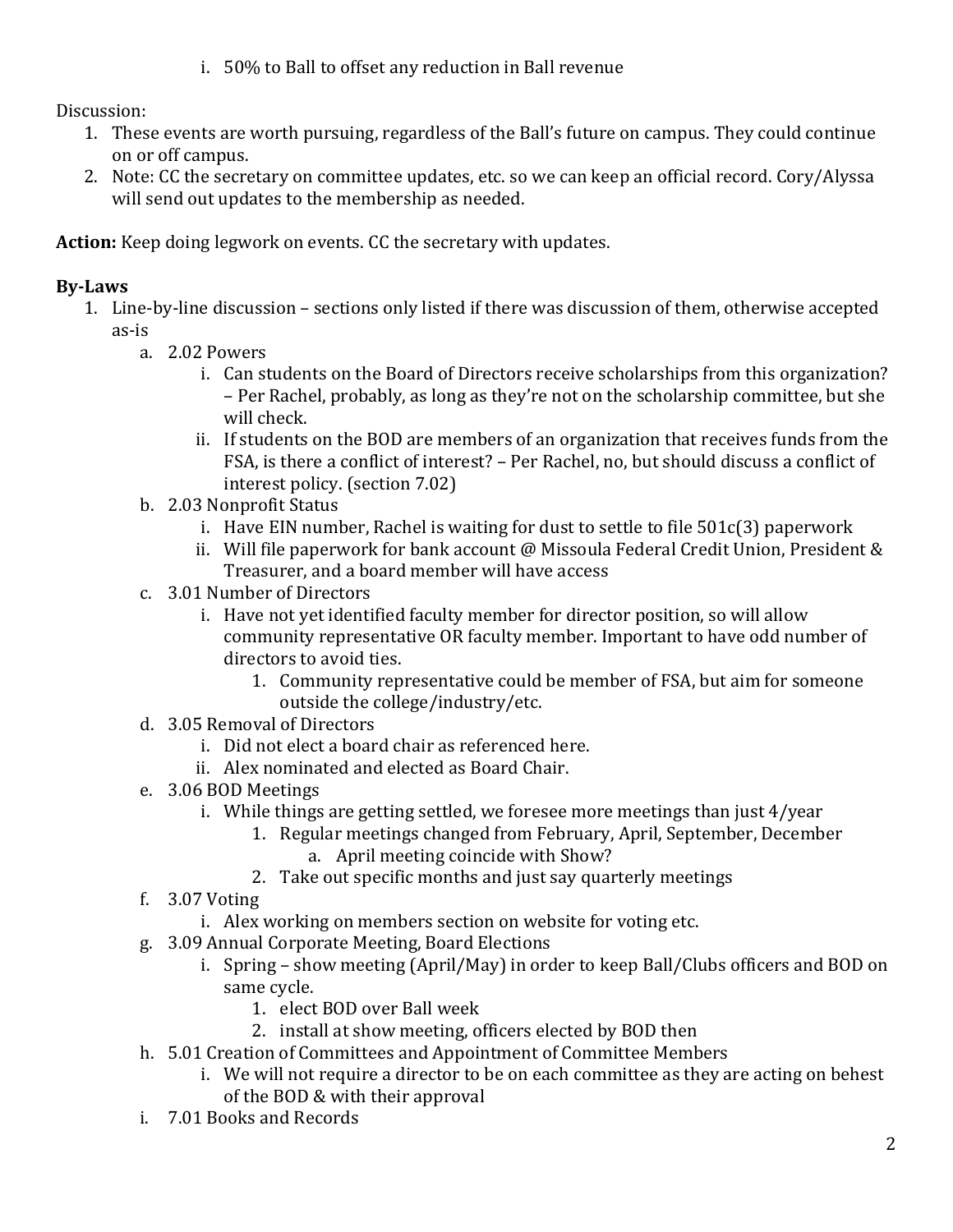- i. Make sure Alyssa/secretary is CC'd on emails where decisions are made so she can keep book/records
- **2. We will get an edited version of the by-laws out via email for the BOD to approve. Will present to the general membership for voting around May 15, give membership until June 1 to vote.**
	- **a. Rachel & Beth should be able to meet June 1 deadline.**

## **Board Members**

- 1. We need to fill 2 board member positions should we do it now, or wait until the next elections next spring.
	- a. Per Rachel, it would be better if they were filled now instead of waiting
	- b. OK to appoint as they would be on the interim board, and there is no official membership yet
	- c. Will have official BOD elections next April/May
		- **i. Alyssa will develop visual "flow chart" for how succession/elections will happen for the next few cycles**
	- d. Beth thinks we can get a faculty member by mid-May after the semester is over, if not accepted by a faculty member, we can find a community member or other alumni to fill the position
		- i. Ben Super has an idea of community members
		- ii. Fid has an idea of alumni members
		- iii. Outreach to faculty in the Fall looking for April nominations
	- e. Jeanne Bradley nominated for fourth general membership position, she will think it over and get back to us.
	- **f. The BOD is OK with proceeding with five directors in the interim.**

# **Non-Profit Status**

- 1. We are in need of donations now in order to get business going.
- 2. Per Rachel, we can get donations in trust that we will get a 501(c)3 and the stipulations that:
	- a. if we don't, we'll give the money back OR they can say don't worry about it
	- b. they understand they might not be able to write off the donation for 2012 if we don't get non-profit status in 2012, they might have to wait until 2014 for 2013 taxes

# c. **Rachel and Beth will develop a form for people to agree with those stipulations**

- 3. We cannot take loans to get started, but grants are OK.
- 4. The IRS will allow back-dating 15-18 months from the time we get tax-free status.

# **Membership & Finances**

- 1. Fees \$35/annually
- 2. Lifetime membership
	- a.  $10x$  yearly fee = \$350?

# **i. Beth will look at other organizations and compare lifetime membership rates**

- 3. Student members
	- a. Need to address in conflict of interest policy.
	- b. Would have different fee.
		- i. \$10 fee
	- c. Perks: networking, resume builder
- 4. Perks of membership:
	- a. Newsletter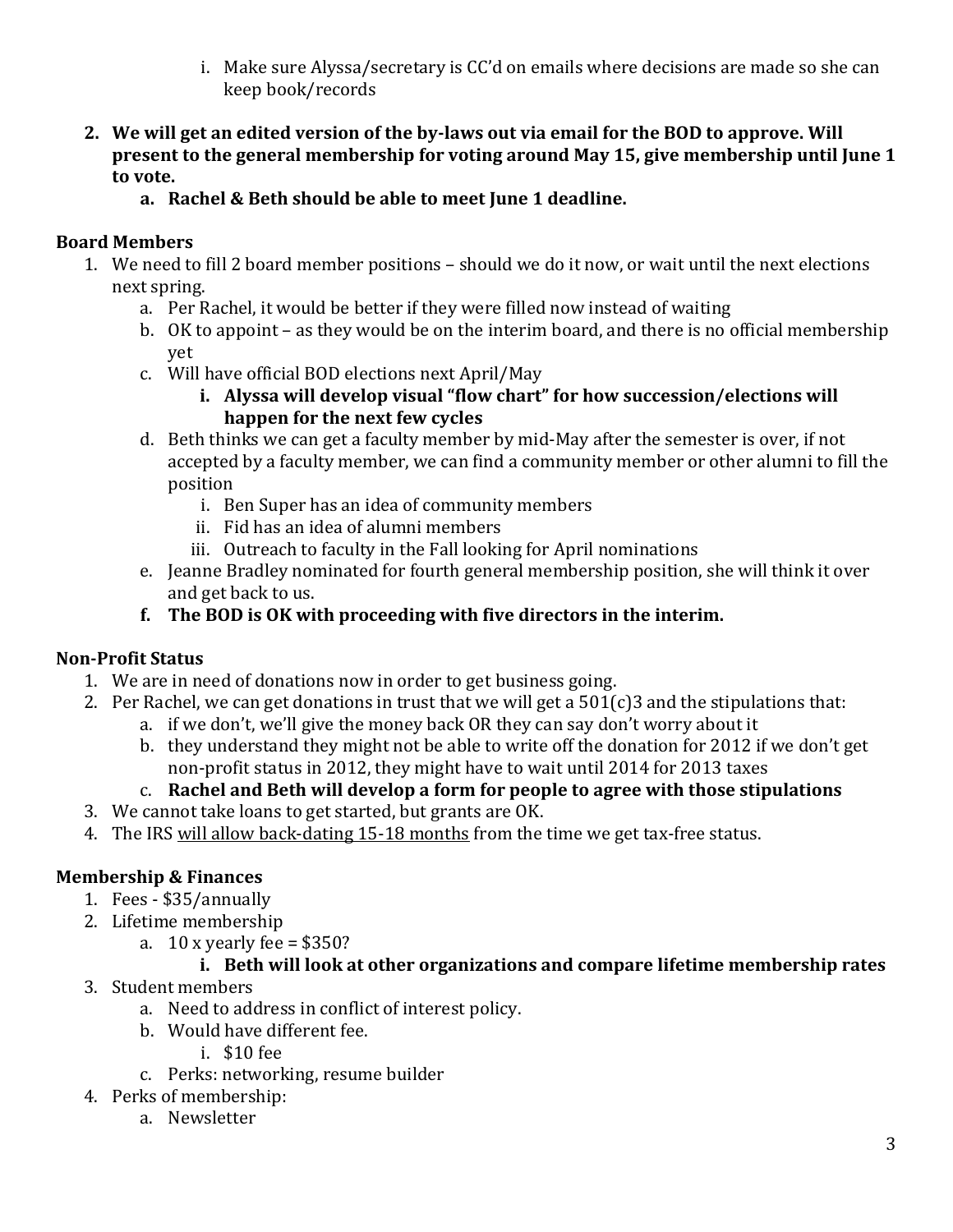- i. 4 x year, post-meetings
- ii. via email
- b. Alumni Mixer, Homecoming events at reduced cost for members
- c. Member Card
- d. Travel to meetings can be written off on taxes
- 5. Sustaining member
	- a. Automatic reoccurring monthly donation
	- b. Good to look at in the future
- 6. Tax deduction
	- a. Annual base-level fees are not tax-deductible
	- b. Lifetime, sustaining, above-and-beyond donations are tax-deductible.

### c. **Beth will explore this with the accountants.**

- 7. Until tax status is determined, only offer annual memberships.
- 8. Information gathered:
	- a. Name
	- b. Address
	- c. Contact Info
	- d. Optional questions
		- i. Affiliation current student, former student, parent of student, industry member, etc.
			- 1. For tracking purposes only, not classification of members
			- 2. Leave blank on form, but give example
		- ii. Employer?
- 9. Have membership information up on website ASAP
	- a. Alex is current webmaster, delegated by secretary
- **10.Alex and Cindy Super will work on a handout about the FSA and membership options, direct people to the website to have in hand for Forestry Days.**

#### **Insurance**

**1. Alex and Cory will make contact about insurance options.**

#### **Finances:**

- 1. Getting closer to bank account, should have in the next week.
- 2. Accounting system wait until after April 15 (tax day) to get things setup, will be mid-May before that happens.

### **Committees**

- 1. Finance and Audit Committee nominated:
	- a. Beth Dodson
	- b. Ken Plourde
	- c. Will outreach for additional membership when general membership is bigger
- 1. Governance and Nominating Committee
	- a. Ben Super
	- b. John Fidler
	- c. Alyssa Stewart
- 2. Membership and Marketing Committee
	- a. Alex Williams
	- b. Cory Nordemeer
	- c. Jeanne Bradley